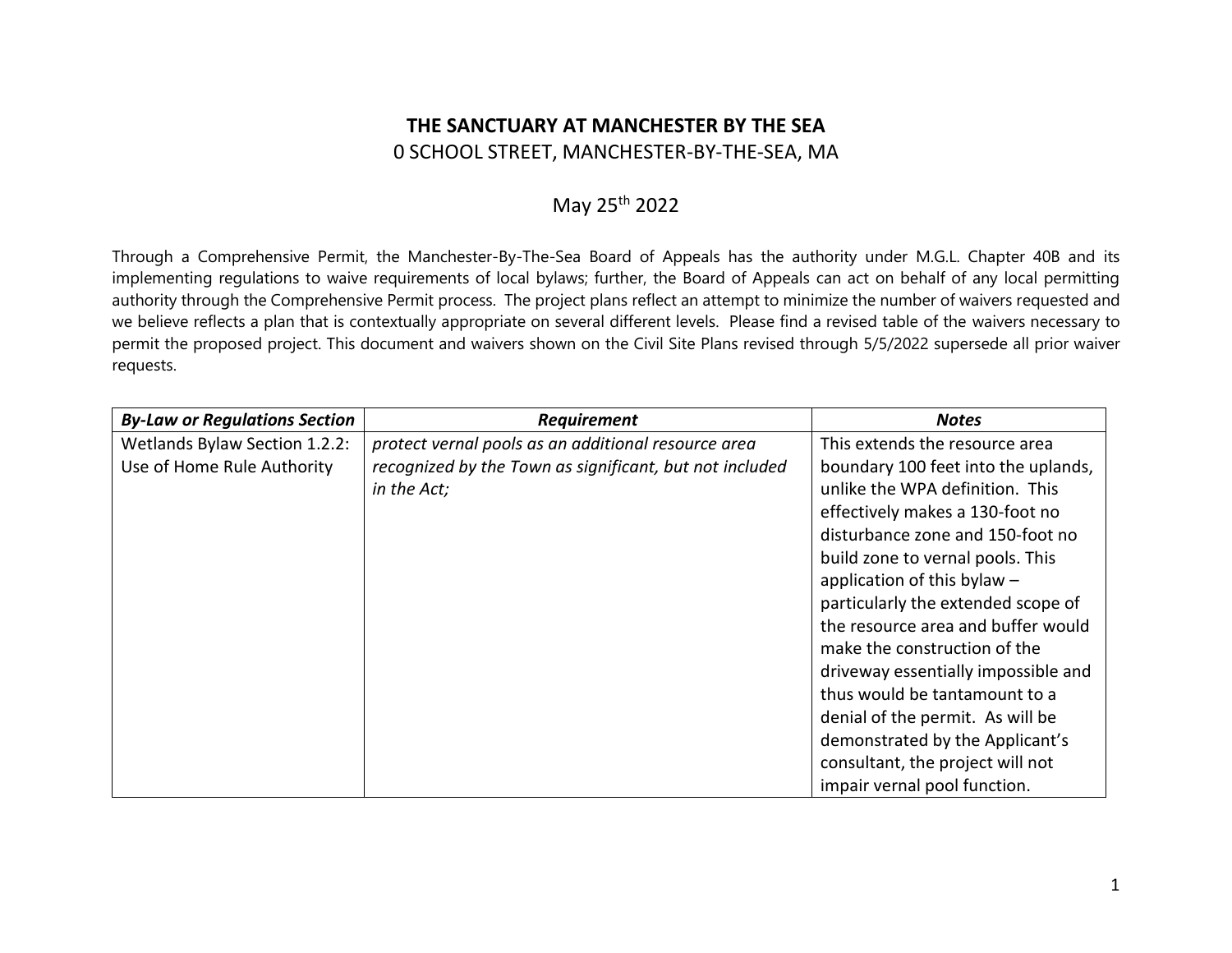| Wetlands Bylaw Section 2.9:<br><b>Vernal Pool</b> | [Definition of Vernal Pool] | As stated in prior explanation, a<br>waiver is required from the<br>expanded definition of the extent of<br>a vernal pool and its buffer in that,<br>under such bylaw, the work<br>required for roadway construction<br>would be within the vernal pool or<br>buffer thereto. As will be<br>demonstrated by the Applicant's<br>consultant, the project will not<br>impair vernal pool function.                                                                                                                                                                                                                                                                                                                    |
|---------------------------------------------------|-----------------------------|--------------------------------------------------------------------------------------------------------------------------------------------------------------------------------------------------------------------------------------------------------------------------------------------------------------------------------------------------------------------------------------------------------------------------------------------------------------------------------------------------------------------------------------------------------------------------------------------------------------------------------------------------------------------------------------------------------------------|
| Wetlands Bylaw Section 2.2:<br>Alter              | [Definition of Alter]       | Waiver being requested of this<br>definition as it relates to the<br>interpretation and implementation<br>of the bylaw and its expanded<br>resource areas. Many of the sub-<br>sections of 2.2 are open to<br>subjective interpretation; and<br>adherence to local wetland bylaw<br>regulations will make the project<br>unbuildable. For example, the<br>terms "cumulative" and<br>"incremental" in bylaw section<br>2.2.13 are not defined. Thus, it is<br>open to subjective interpretation<br>and could require a major redesign<br>and a substantial loss of units<br>depending on the local<br>Commission's interpretation. The<br>Applicant will demonstrate that the<br>project does not result in adverse |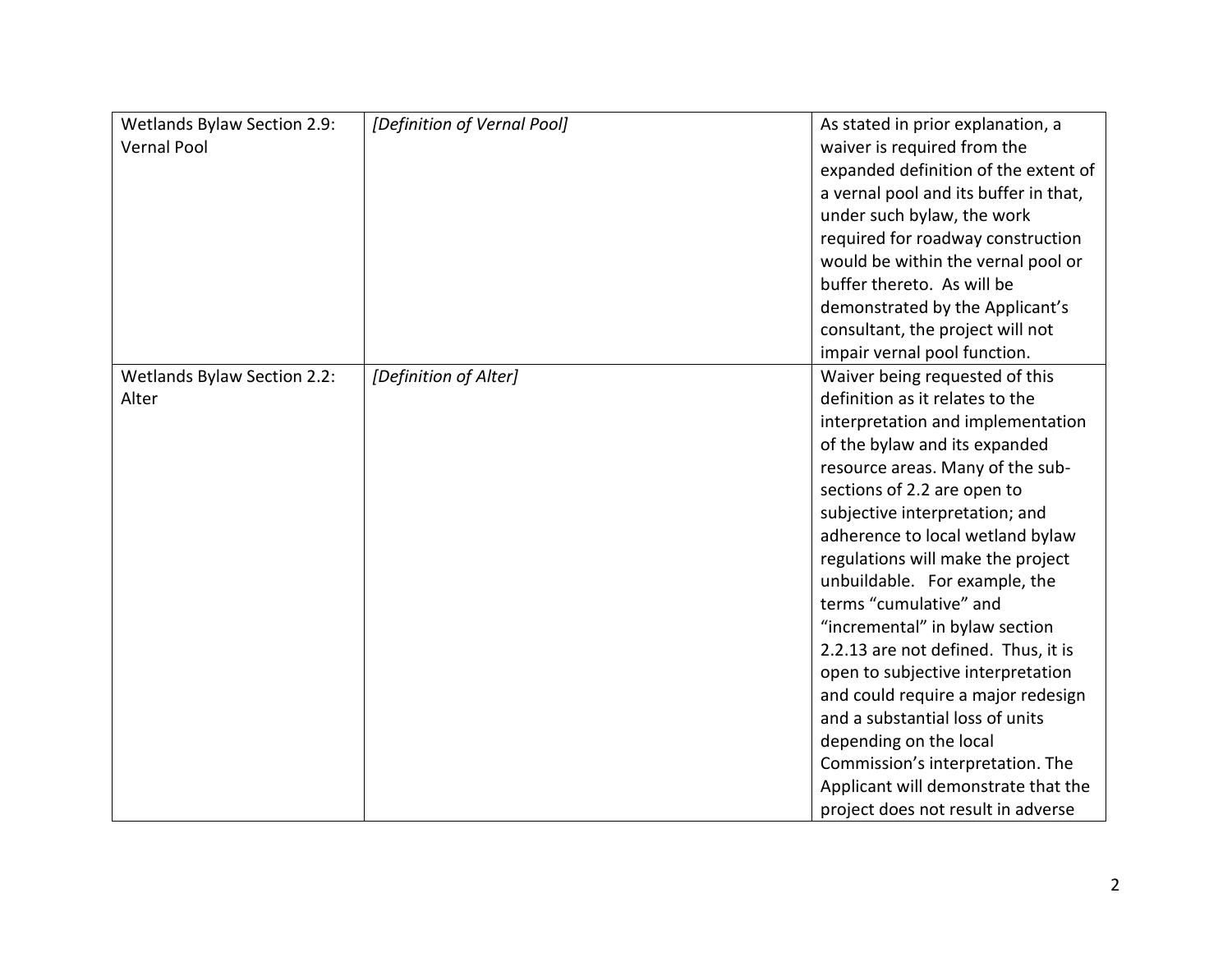| Wetlands Bylaw Section 4.1.1:<br>Jurisdiction                      | Any freshwater or coastal wetland; salt marsh;<br>wetmeadow; bog; swamp; vernal pool; spring; bank;<br>reservoir; lake; pond; river or stream; beach; dune;<br>estuary; coastal bank; lands under water body; land<br>subject to flooding or inundation by groundwater or<br>surface water; land subject to tidal action; coastal storm<br>flowage or flooding;                                                                                                                  | impacts to Resource areas and will<br>otherwise be subject to approval<br>from the Conservation Commission<br>under the Wetlands Protection Act<br>Requesting waiver specifically for<br>the vernal pool resource area<br>section. This application of this<br>bylaw - particularly the extended<br>scope of the resource area and<br>buffer would make the construction<br>of the driveway essentially<br>impossible and thus would be<br>tantamount to a denial of the<br>permit. As will be demonstrated by |
|--------------------------------------------------------------------|----------------------------------------------------------------------------------------------------------------------------------------------------------------------------------------------------------------------------------------------------------------------------------------------------------------------------------------------------------------------------------------------------------------------------------------------------------------------------------|----------------------------------------------------------------------------------------------------------------------------------------------------------------------------------------------------------------------------------------------------------------------------------------------------------------------------------------------------------------------------------------------------------------------------------------------------------------------------------------------------------------|
|                                                                    |                                                                                                                                                                                                                                                                                                                                                                                                                                                                                  | the Applicant's consultant, the<br>project will not impair vernal pool<br>function.                                                                                                                                                                                                                                                                                                                                                                                                                            |
| <b>Wetlands Bylaw Section 4.4:</b><br>Jurisdiction and Presumption | Unless the applicant demonstrates by clear and<br>convincing evidence that a significant adverse effect will<br>not occur, it shall be presumed that significant adverse<br>effects will result from any alteration within:<br>$4.4.1 - a$ Resource Area, other than land subject to<br>flooding or inundation by groundwater, or surface water<br>or coastal storm flowage or flooding;<br>4.4.2 - 30 feet of the edge of any salt marsh, freshwater<br>wetland or vernal pool; | Waivers of 4.4.1 and 4.4.2 are<br>required because work is required<br>within Resource Areas and 30 feet<br>of the edge of a freshwater wetland<br>and/or a vernal pool. As will be<br>demonstrated by Applicant's<br>consultant, work will be completed<br>without adversely impacting<br>resource area.                                                                                                                                                                                                      |
| Wetlands Bylaw Section 6.1:<br><b>Applications and Fees</b>        | Except as provided in Section 5 hereof, a written NOI<br>application shall be filed with the ConCom to prior to<br>performing any activity affecting a Resource Area. The                                                                                                                                                                                                                                                                                                        | All local applications and<br>consideration within the context of<br>the local bylaws, shall be subsumed                                                                                                                                                                                                                                                                                                                                                                                                       |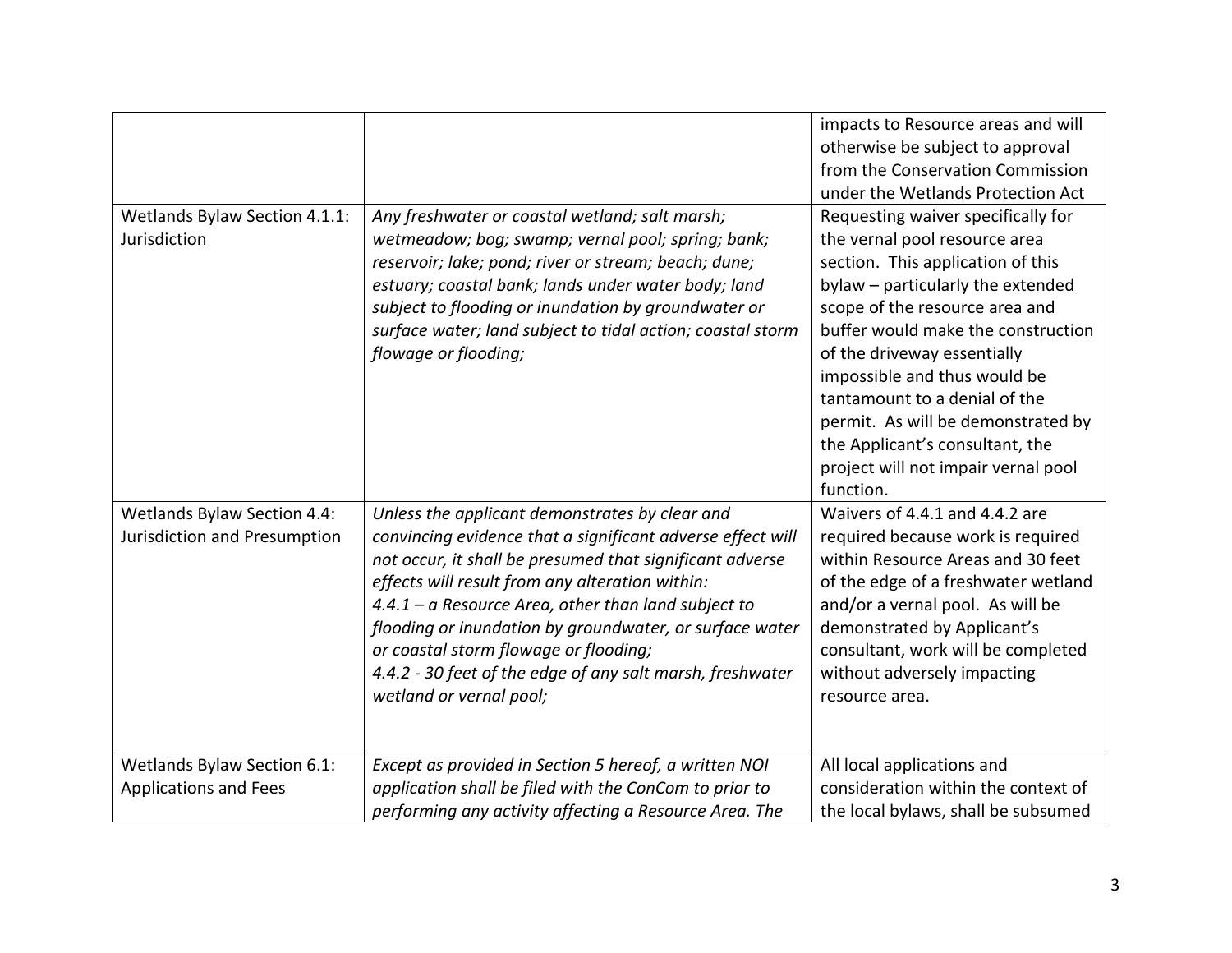|                                                            | NOI shall include such information and plans as are<br>deemed necessary by the ConCom to describe proposed<br>activities and their effects on the Resource Area or<br>Resource Area Buffer Zone. No activities shall commence<br>without receiving and complying with a permit issued<br>pursuant to this By-Law. | into 40B process and under the<br>jurisdiction of the ZBA. As such, the<br>applicant will not be submitting a<br>separate local bylaw NOI filing                                                                                                                                                                                                                                                                                                            |
|------------------------------------------------------------|-------------------------------------------------------------------------------------------------------------------------------------------------------------------------------------------------------------------------------------------------------------------------------------------------------------------|-------------------------------------------------------------------------------------------------------------------------------------------------------------------------------------------------------------------------------------------------------------------------------------------------------------------------------------------------------------------------------------------------------------------------------------------------------------|
| Wetlands Bylaw Section 9:<br><b>Permits and Conditions</b> | [Standards of Review for applications under the local<br>wetlands bylaw]                                                                                                                                                                                                                                          | Waiver from this entire section.<br>This section is not applicable under<br>c. 40B. Permits and approvals to be<br>granted pursuant to G.L. c. 40B.<br>Enhanced standards and burdens of<br>proof are not applicable under 40B<br>and, if applied, could nullify the<br>project. As will be demonstrated by<br>the Applicant's consultant, the<br>project will not adversely impact the<br>interests set forth under the<br><b>Wetlands Protection Act.</b> |
| <b>Wetlands Regulations Section</b><br>10.1                | 10.1.1 - No Build Zone (50 feet)<br>10.1.2 - No Disturb Zone (30 feet)                                                                                                                                                                                                                                            | Portions of work for the stormwater<br>management area and driveway are<br>proposed in the 30' NDZ and 50'<br>NBZ. The stormwater management<br>area and driveway will comply with<br>all necessary requirements and<br>standards. Applicant's consultant<br>will provide documentation that<br>project work will not adversely<br>impact these resource areas.                                                                                             |
| <b>Wetlands Regulations Section</b><br>2.17 & 2.18         | 2.17 - Definition -No Build Zone<br>2.18 - Definition - No Disturb Zone                                                                                                                                                                                                                                           | As stated in previous note, a waiver<br>is required from the No Build and<br>No Disturb Zones. Under such                                                                                                                                                                                                                                                                                                                                                   |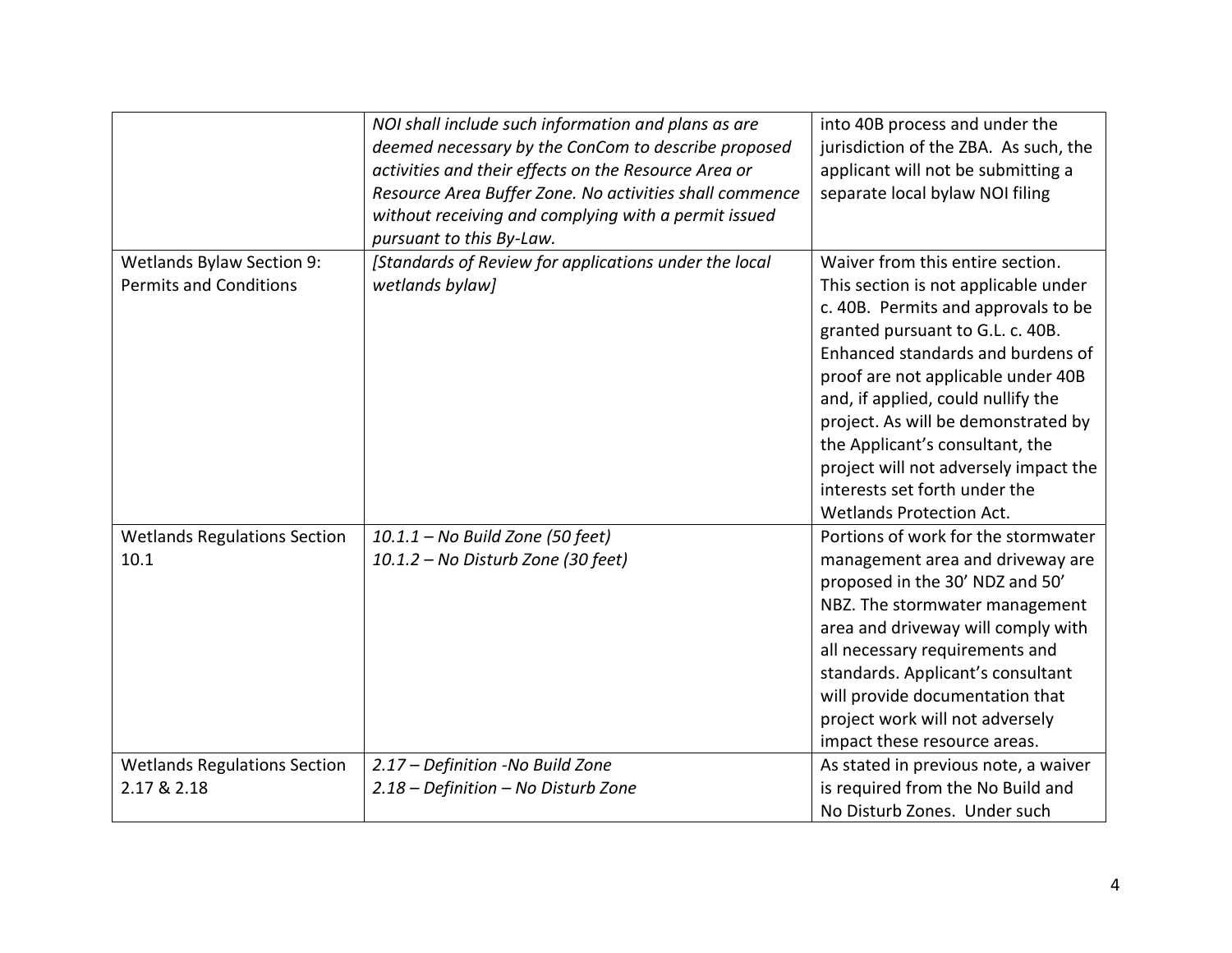|                                             |                                        | bylaw, the work required for the<br>driveway and stormwater areas<br>would be within these zones and<br>would be prohibited. As will be<br>demonstrated by the applicant's<br>consultant, the work will not impair<br>these areas.                                                                                                                                                                                                                                                                                         |
|---------------------------------------------|----------------------------------------|----------------------------------------------------------------------------------------------------------------------------------------------------------------------------------------------------------------------------------------------------------------------------------------------------------------------------------------------------------------------------------------------------------------------------------------------------------------------------------------------------------------------------|
| <b>Wetlands Regulation Section</b><br>4.4.2 | Delineation and review of vernal pools | Waiver is requested in that vernal<br>pools have been established by<br>NHESP and the conditions in the<br>field are adequate to review at the<br>present time                                                                                                                                                                                                                                                                                                                                                             |
| <b>Wetlands Regulations Section</b><br>8.2  | <b>Clear and Convincing Standard</b>   | Waiver is requested from standard<br>regarding work in Resource Areas.<br>Applicant will demonstrate no<br>impact by a preponderance of<br>evidence                                                                                                                                                                                                                                                                                                                                                                        |
| <b>Wetlands Regulations Section</b><br>9.7  | Standard of review for Vernal Pools    | As stated in prior note, a waiver is<br>required from the expanded<br>definition of, and protections for<br>vernal pools and their buffer in that,<br>under such regulation, which<br>requires higher burden of proof and<br>an alternatives analysis, the work<br>required for roadway construction,<br>which would be within the vernal<br>pool or buffer thereto, would<br>essentially be prohibited. As will be<br>demonstrated by the Applicant's<br>consultant, the project will not<br>impair vernal pool function. |